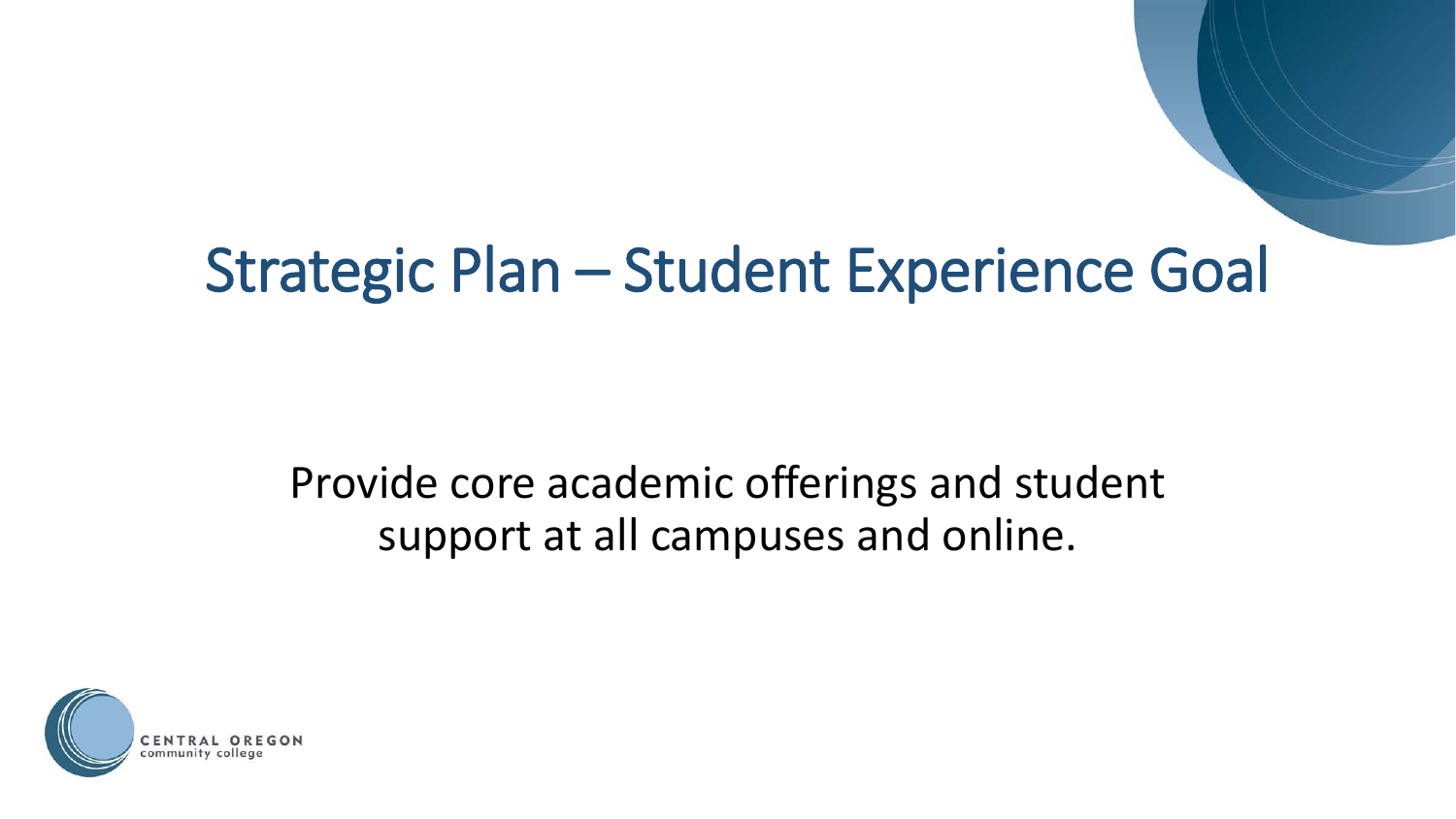## 2019-20

### • Prioritized two initiatives

oDevelop and implement a comprehensive approach to academic offerings and student support services on all campuses and online.

oIncrease access to academic programs and courses on all campuses and online.

• Funded 5 proposed projects related to these initiatives

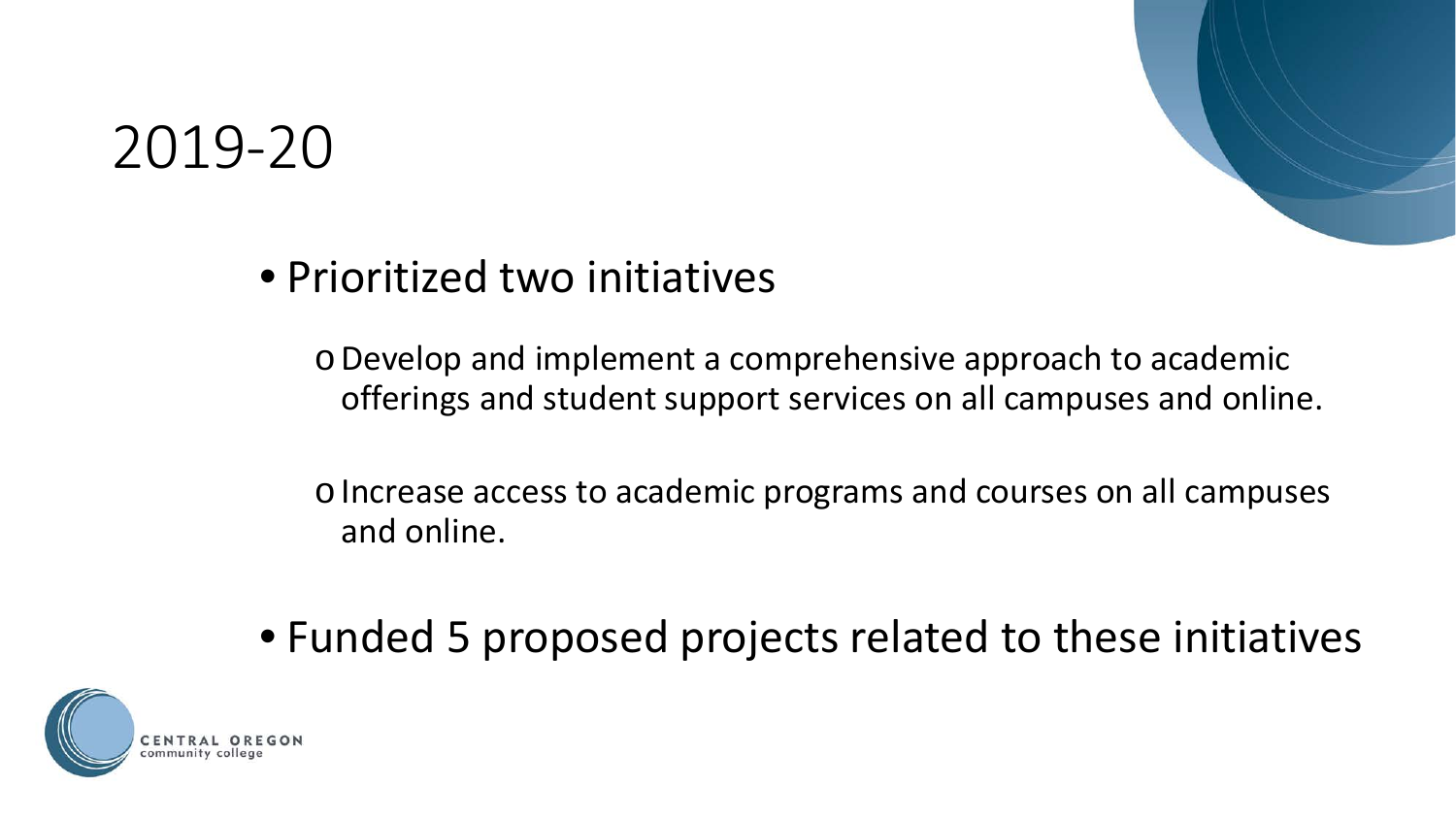| 2019-2020 PROPOSAL TITLE                               | <b>APPROVED</b><br><b>FUNDING</b> | <b>STATUS</b>      |
|--------------------------------------------------------|-----------------------------------|--------------------|
| <b>Math-Calculators for R/M/P</b>                      | \$3,000.00                        | complete           |
| <b>Geology Lab Equipment for Madras and Prineville</b> | \$7,800.00                        | complete           |
| <b>Microbiology Lab Equipment for Redmond</b>          | \$26,250.00                       | complete           |
| <b>Proctor U-online Testing</b>                        | \$8,500.00                        | in process         |
| <b>Redmond Learning Commons</b>                        | \$15,000.00                       | on hold<br>(COVID) |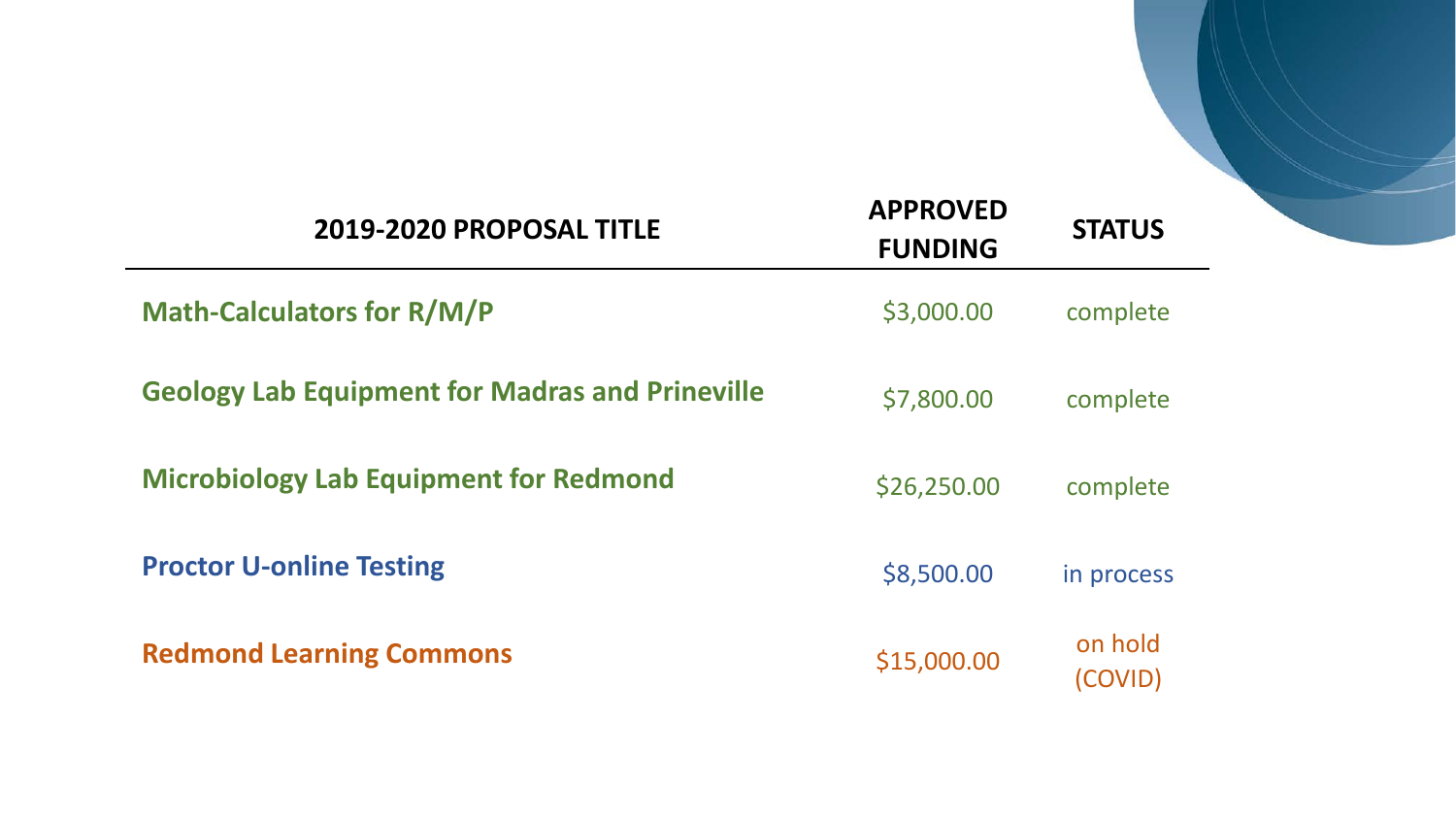### STRATEGIC ACTIVITIES

STRATEGIC INITIATIVE **SE Initiative 1:** Develop and implement a comprehensive approach to academic offerings and student support services on all campuses and online.

> SE Activity: Campus specific academic plans developed with core classes goal set for each campus

- Redmond  $50$ /term
- Madras 12/term
- Prineville 12/term

SE Activity: Redmond, Madras, Prineville and Online credit enrollment (FTE) increases

SE Activity: Equitable core student support services are available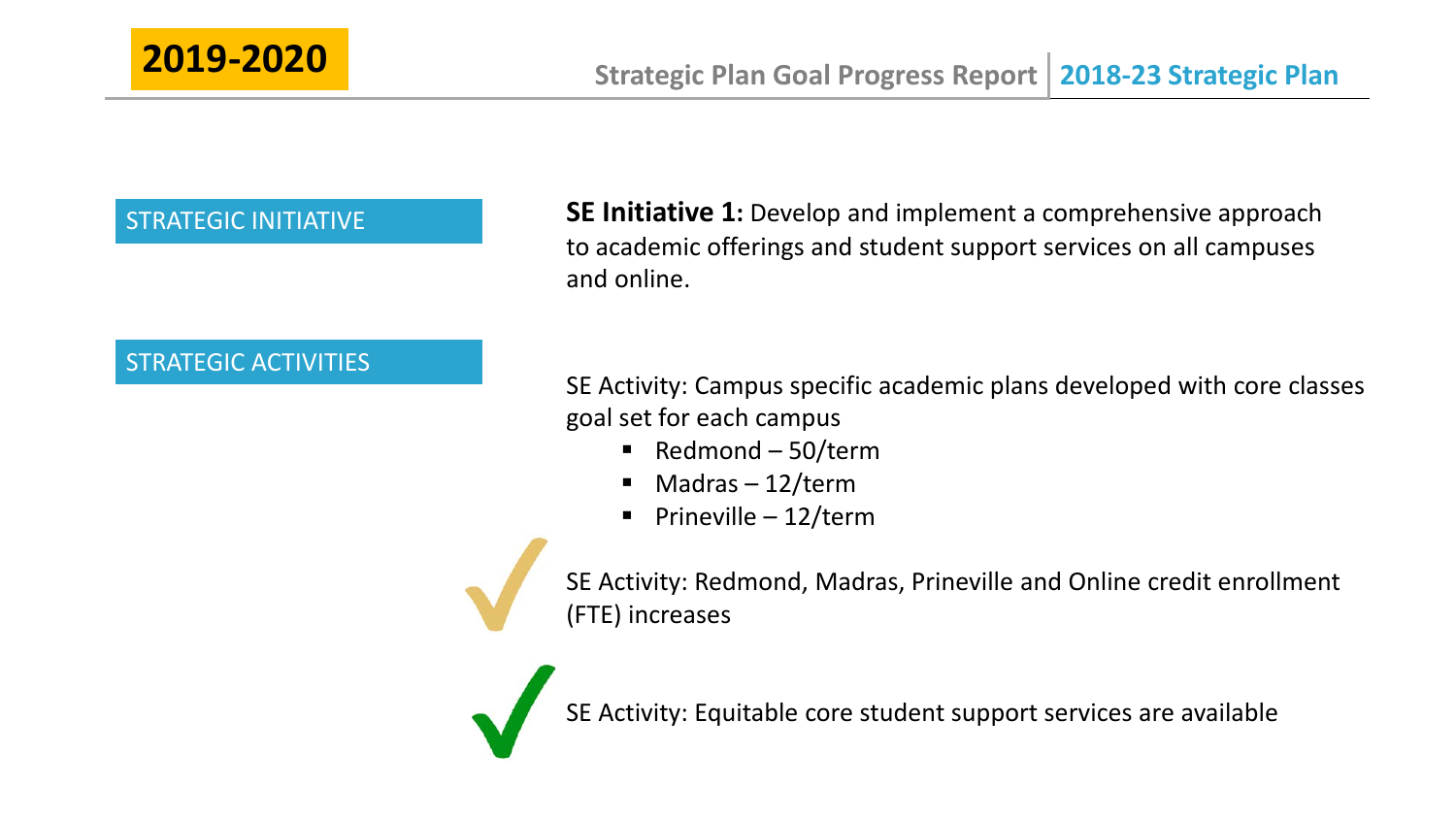

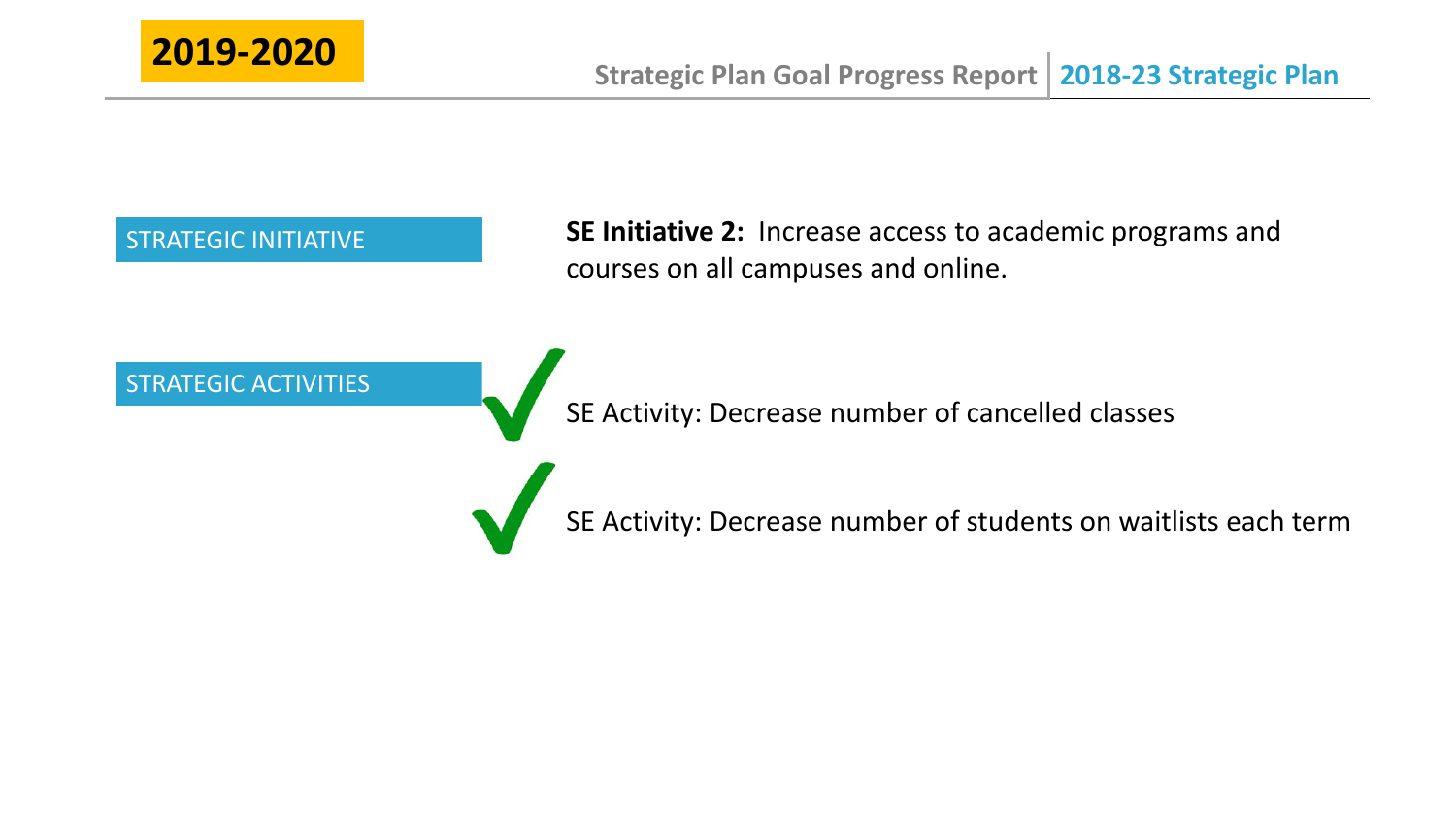

https://www.cocc.edu/departments/college-planning/strategic-plan-status-report.aspx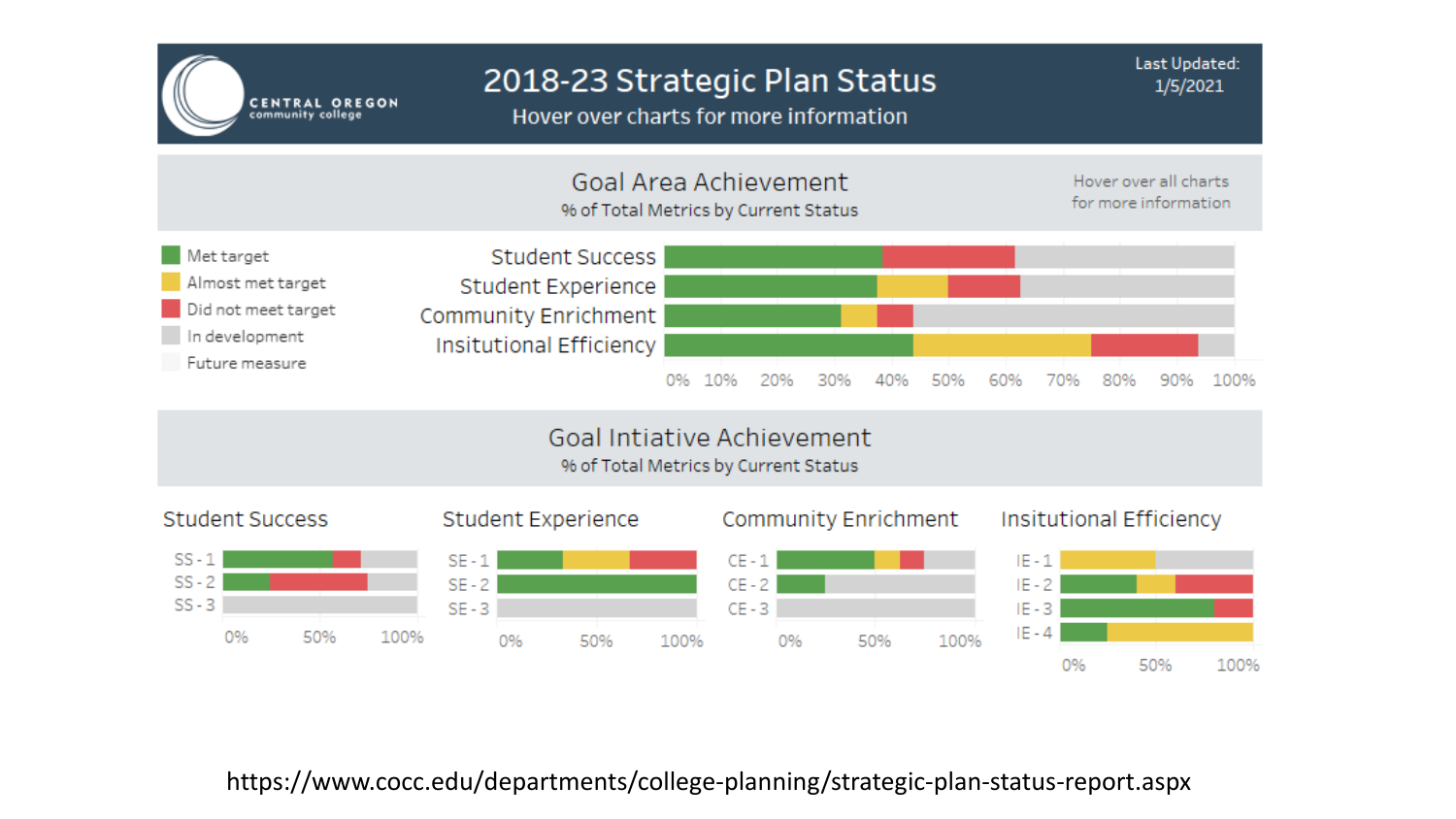| Student Experience<br>▼ |                   |   | <b>Goal Metric Status</b><br>Status of each metric under each goal initiative for each year of the plan |                                         |  |  |
|-------------------------|-------------------|---|---------------------------------------------------------------------------------------------------------|-----------------------------------------|--|--|
| Goal                    | Initiative Metric |   | <b>Metric Description</b>                                                                               | 2018-19 2019-20 2020-21 2021-22 2022-23 |  |  |
| Student<br>Experience   | $SE - 1$          |   | Campus specific minimum number of (core) courses are offered<br>at branch campuses                      |                                         |  |  |
|                         |                   | 2 | Increase and stabilize term-to-term enrollment at branch<br>campuses and online                         |                                         |  |  |
|                         |                   | 3 | Equitable core student support services are available                                                   |                                         |  |  |
|                         | $SE - 2$          |   | Decrease number of cancelled classes                                                                    |                                         |  |  |
|                         |                   | 2 | Decrease number of students on wait-lists each Fall term                                                |                                         |  |  |
|                         | $SE - 3$          |   | Increase student satisfaction for each campus and online                                                |                                         |  |  |
|                         |                   | 2 | Increase enrollment by faculty in diversity/inclusion trainings                                         |                                         |  |  |
|                         |                   | 3 | Increase enrollment by staff in diversity/inclusion trainings                                           |                                         |  |  |

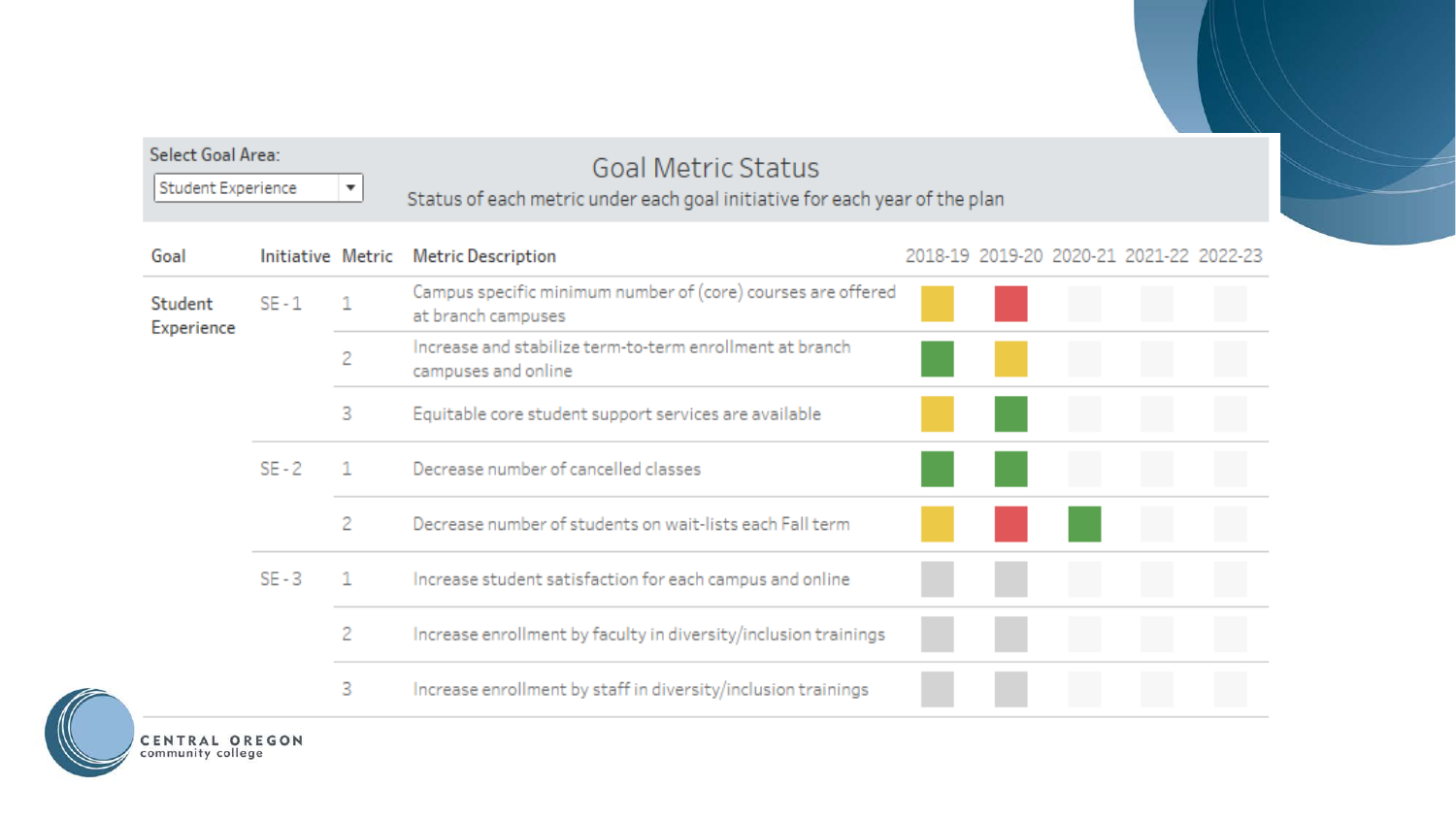

## 2020-21

### • Prioritized one initiative

oPromote diversity, inclusiveness and community on all campuses and online.

• Funded 3 proposed projects related to these initiatives

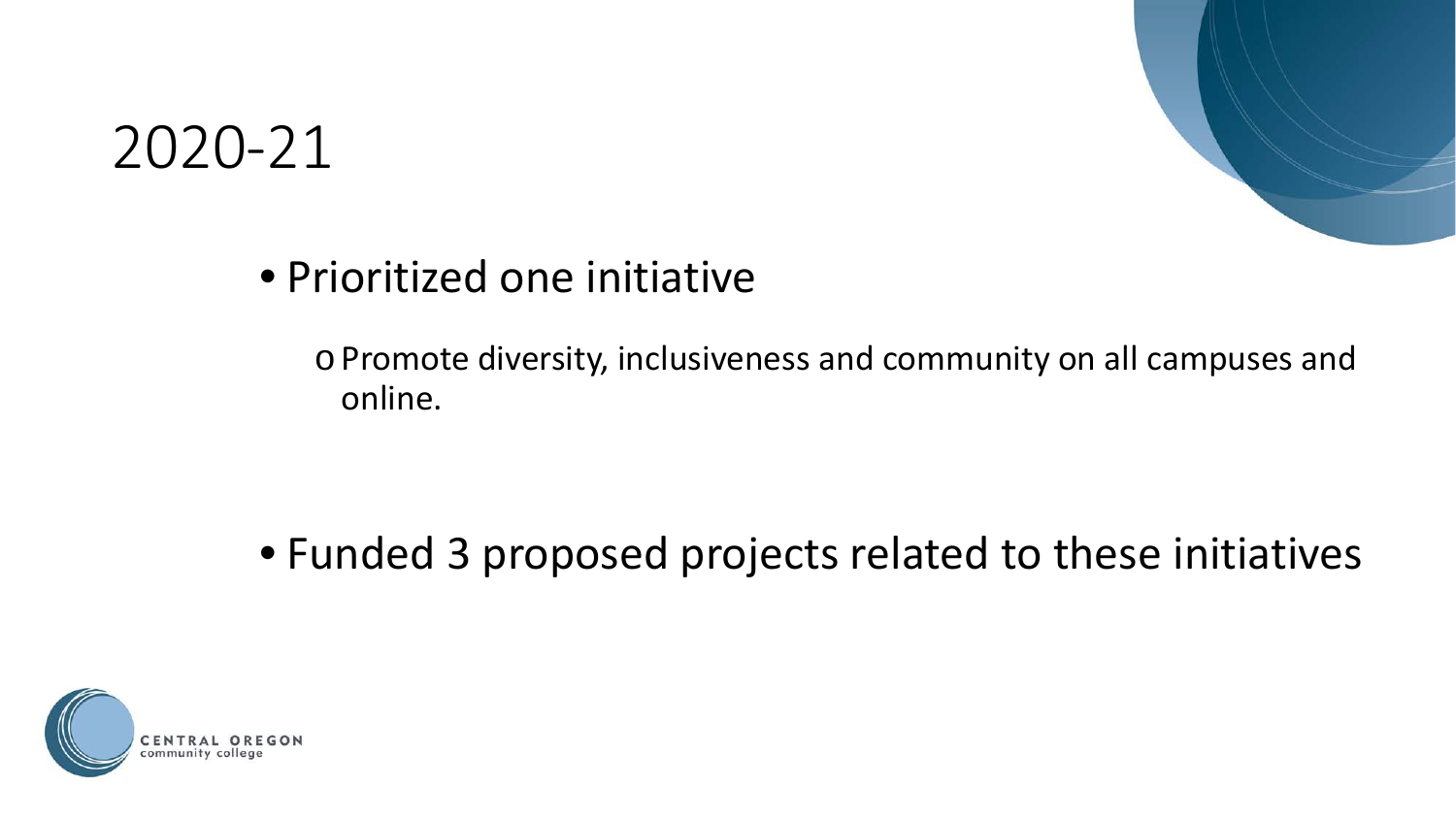| 2020-2021 PROPOSAL TITLE                                              | <b>APPROVED</b><br><b>FUNDING</b> |
|-----------------------------------------------------------------------|-----------------------------------|
| <b>Season of Non-Violence</b>                                         | \$4,750.00                        |
| <b>Inclusive Pedagogy Workshop</b>                                    | \$5,500.00                        |
| <b>Branch Campus Streaming Classroom Technology</b><br><b>Upgrade</b> | $$18, 294.00*$                    |

\*This project to be funded from a different source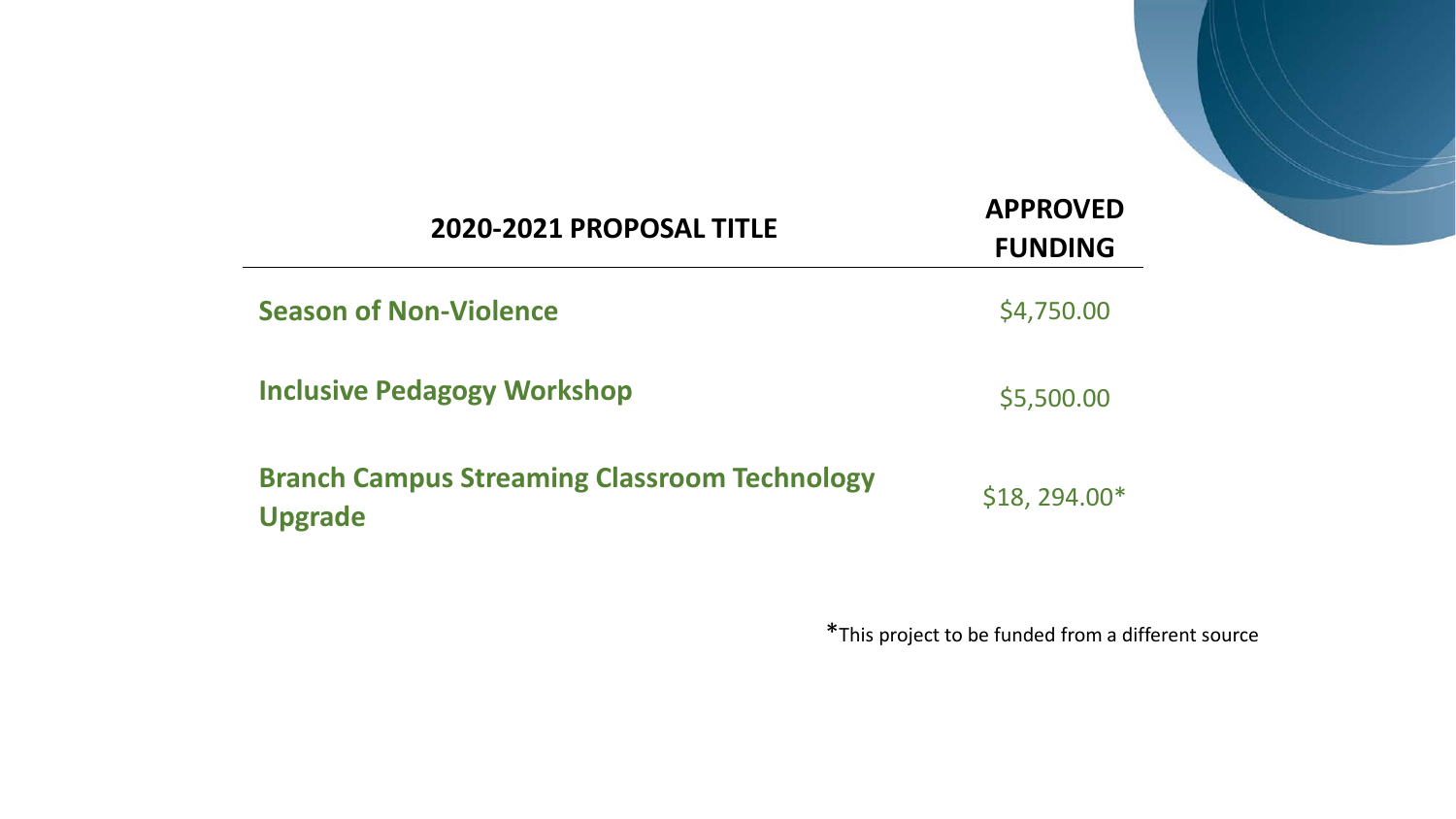

STRATEGIC INITIATIVE **SE Initiative 3:** Promote diversity, inclusiveness and community on all campuses and online.

STRATEGIC ACTIVITIES **Increase student satisfaction for each campus and online** 

Increase enrollment by faculty in diversity trainings

Increase enrollment by staff in diversity trainings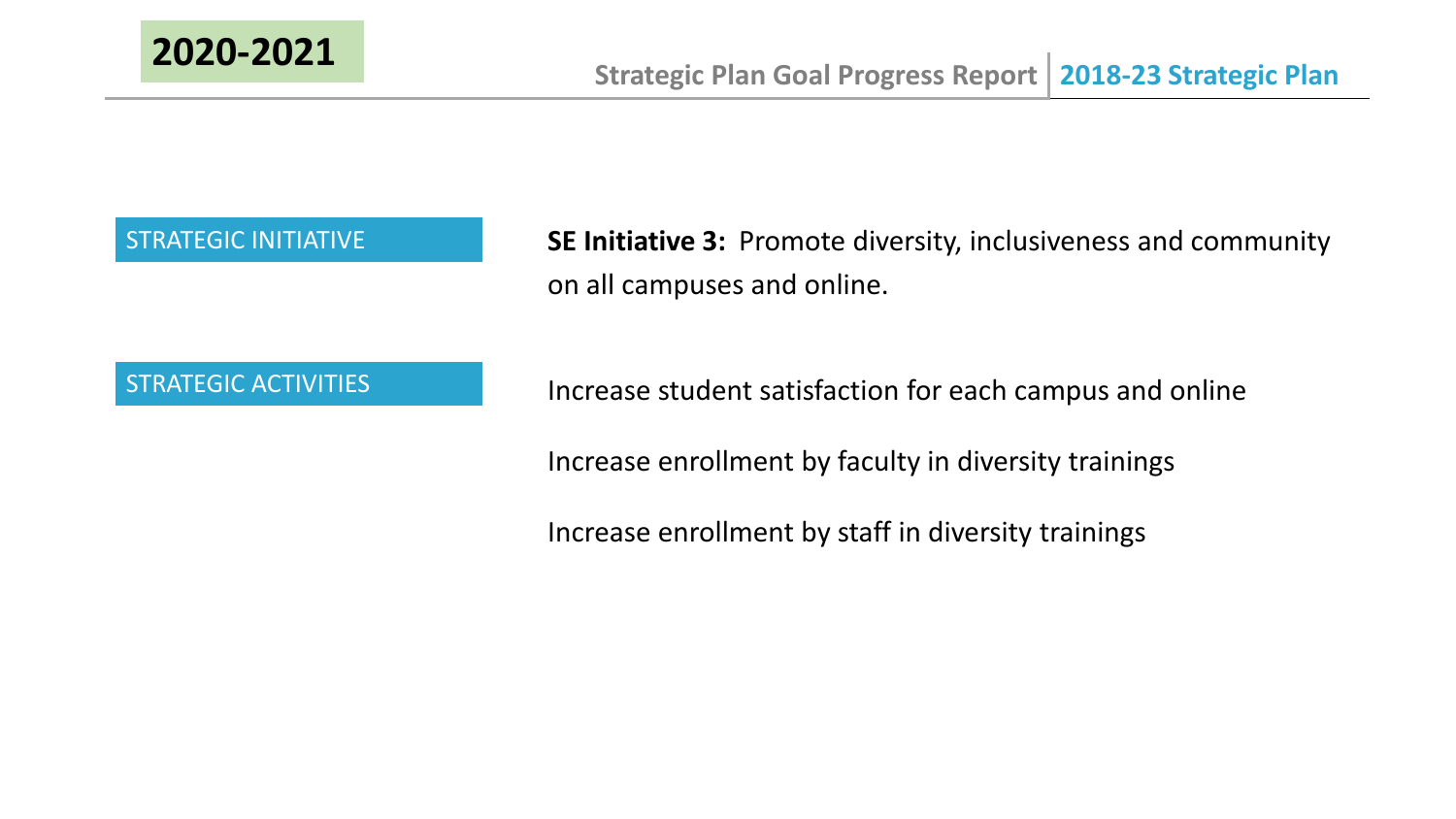# Data Sources

- Campus Climate Survey
- Office of Diversity and Inclusion training data
- eLearning Summer Institute Student Engagement series (universal design, diversity and inclusion online)
- Teaching Academies participation (relevant sessions)
- Assessment of cultural literacy and human relations coursework